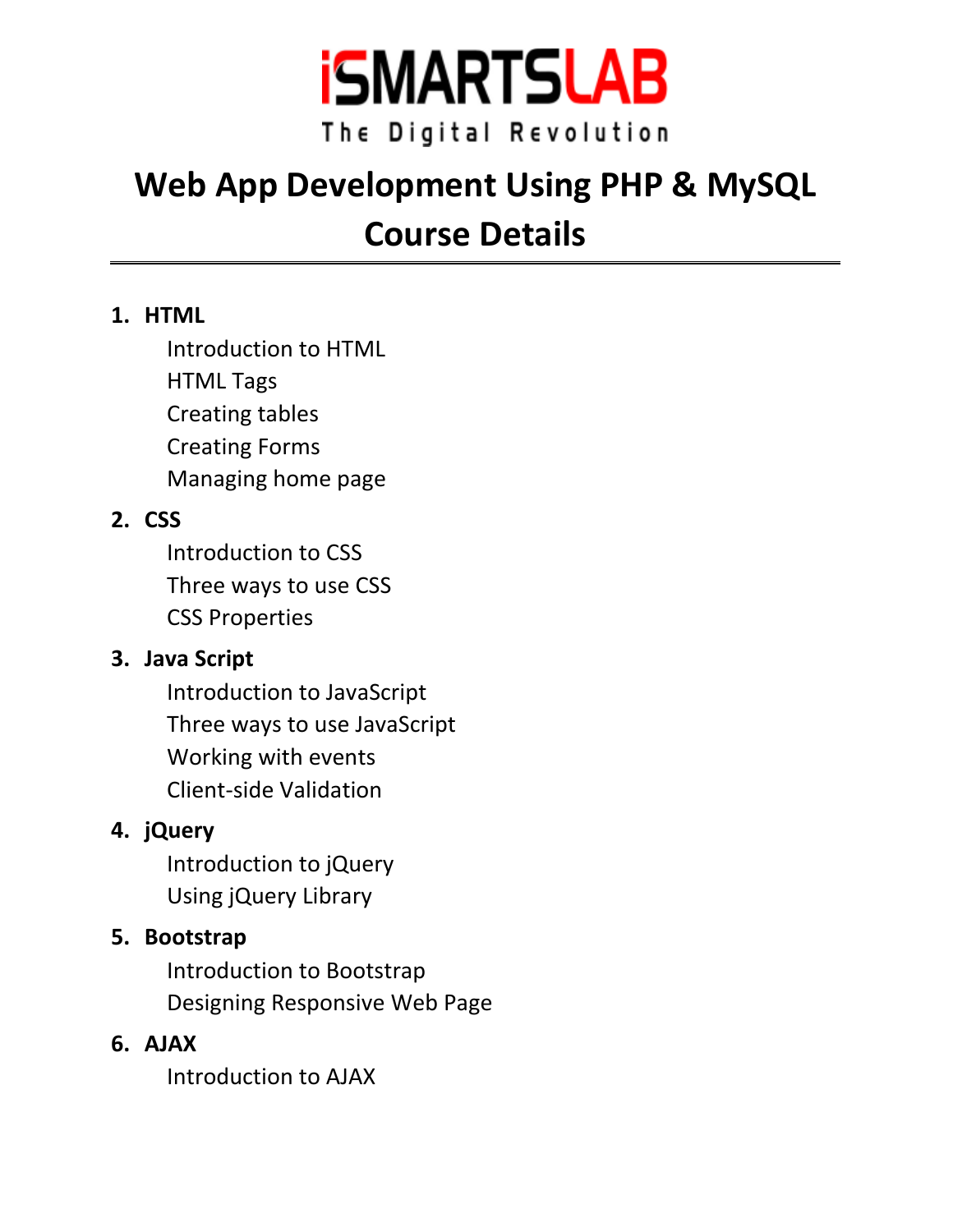PHP with AJAX

#### **7. Introduction to PHP**

- PHP Intro PHP Install
- PHP Syntax
- PHP Variables
- PHP Echo / Print
- PHP Data Types
- PHP Strings
- PHP Constants
- PHP Operators

# **8. Handling Html Form with PHP**

PHP Form Handling PHP Form Validation PHP Form Required PHP Form URL/E-mail PHP Form Complete

# **9. Decisions and loop**

Making Decisions Doing Repetitive task with looping Mixing Decisions and looping with Html PHP If…Else…Elseif PHP Switch PHP While Loops PHP For Loops

# **10.String**

Creating and accessing String Searching & Replacing String Formatting String String Related Library function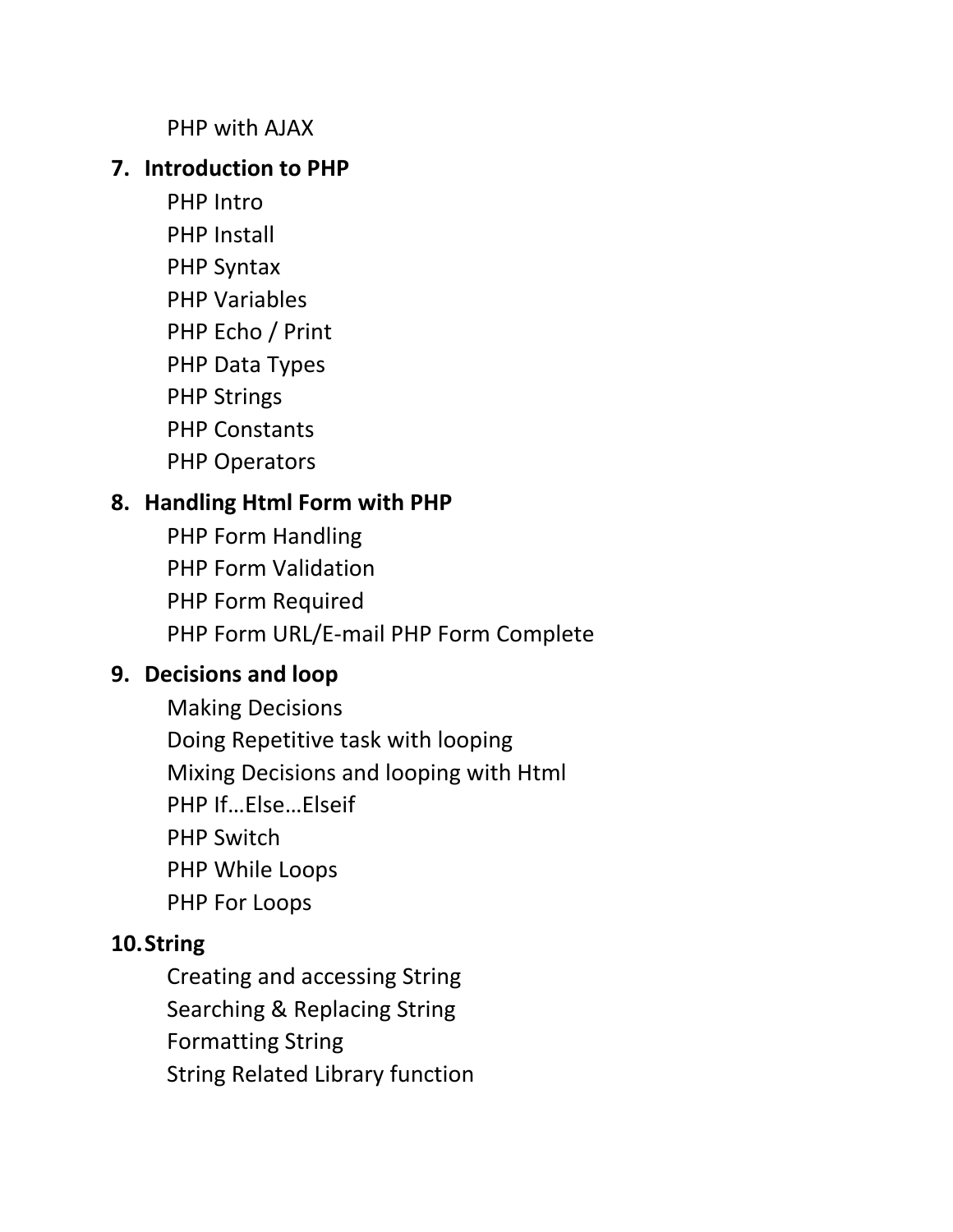#### **11.Array**

Anatomy of an Array Creating index based and Associative array Accessing array Element Looping with Index based array Looping with associative array using each() and foreach() Some useful Library function

#### **12.Function**

What is a function Define a function Call by value and Call by reference Recursive function

#### **13.PHP Predefine Variables**

Super Global Variables Server Variables

#### **14.Working with file and Directories**

Understanding file & directory File Uploading & Downloading

#### **15.State management**

Using query string(URL rewriting) Using Hidden field Using cookies Using session

#### **16.Object Oriented PHP**

Class and Object in PHP Declaring object and accessing the class

#### **17.Database Connectivity with MySql**

Introduction to RDBMS Connection with MySql Database